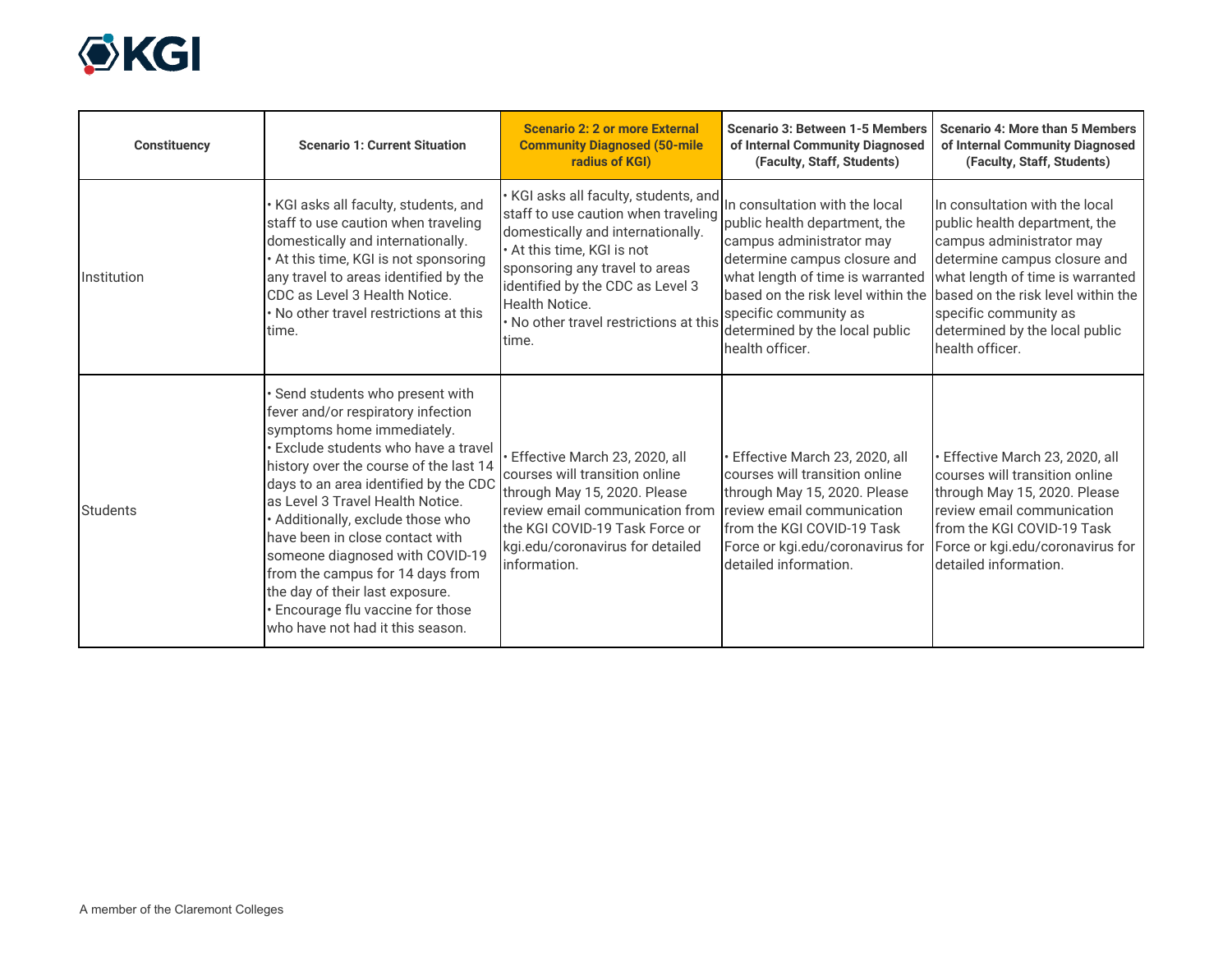

| <b>Constituency</b>      | <b>Scenario 1: Current Situation</b>                                                                                                                                                                                                                                                                                                                                                                                                                                                                                                                                                                                          | <b>Scenario 2: 2 or more External</b><br><b>Community Diagnosed (50-mile</b><br>radius of KGI)                                                                                                                                                                           | <b>Scenario 3: Between 1-5 Members</b><br>of Internal Community Diagnosed<br>(Faculty, Staff, Students)                                                                                                           | <b>Scenario 4: More than 5 Members</b><br>of Internal Community Diagnosed<br>(Faculty, Staff, Students)                                                                                                                                       |
|--------------------------|-------------------------------------------------------------------------------------------------------------------------------------------------------------------------------------------------------------------------------------------------------------------------------------------------------------------------------------------------------------------------------------------------------------------------------------------------------------------------------------------------------------------------------------------------------------------------------------------------------------------------------|--------------------------------------------------------------------------------------------------------------------------------------------------------------------------------------------------------------------------------------------------------------------------|-------------------------------------------------------------------------------------------------------------------------------------------------------------------------------------------------------------------|-----------------------------------------------------------------------------------------------------------------------------------------------------------------------------------------------------------------------------------------------|
| <b>Faculty and Staff</b> | Send faculty, and staff who present<br>with fever and/or respiratory<br>infection symptoms home<br>immediately.<br>Exclude faculty, or staff who have a<br>travel history over the course of the<br>last 14 days to an area identified by<br>the CDC as Level 3 Travel Health<br>Notice (see CDC's Evaluating and<br><b>Reporting Persons Under</b><br>Investigation).<br>Additionally, exclude those who<br>have been in close contact with<br>someone diagnosed with COVID-19<br>from the campus for 14 days from<br>the day of their last exposure.<br>Encourage flu vaccine for those<br>who have not had it this season. | Effective March 16, 2020 through   Effective March 16, 2020<br>April 6, 2020, all faculty and staff<br>are encouraged to telecommute.<br>Please review email<br>communication from the KGI<br>COVID-19 Task Force or<br>kgi.edu/coronavirus for detailed<br>information. | through April 6, 2020, all faculty<br>and staff are encouraged to<br>telecommute. Please review<br>email communication from the<br>KGI COVID-19 Task Force or<br>kgi.edu/coronavirus for detailed<br>information. | Effective March 16, 2020<br>through April 6, 2020, all faculty<br>and staff are encouraged to<br>telecommute. Please review<br>email communication from the<br>KGI COVID-19 Task Force or<br>kgi.edu/coronavirus for detailed<br>information. |
| Visitors to KGI          | No limitations at this time.                                                                                                                                                                                                                                                                                                                                                                                                                                                                                                                                                                                                  | No outside visitors should be<br>invited to campus until April 6,<br>2020.                                                                                                                                                                                               | No outside visitors should be<br>invited to campus until April 6,<br>2020.                                                                                                                                        | No outside visitors should be<br>invited to campus until April 6,<br>2020.                                                                                                                                                                    |
| Curriculum               | The Deans and George Bradford are<br>working on a development of a plan<br>for continuity of education.                                                                                                                                                                                                                                                                                                                                                                                                                                                                                                                       | Effective March 23, 2020, all<br>courses will transition online<br>through May 15, 2020.                                                                                                                                                                                 | Effective March 23, 2020, all<br>courses will transition online<br>through May 15, 2020.                                                                                                                          | Effective March 23, 2020, all<br>courses will transition online<br>through May 15, 2020.                                                                                                                                                      |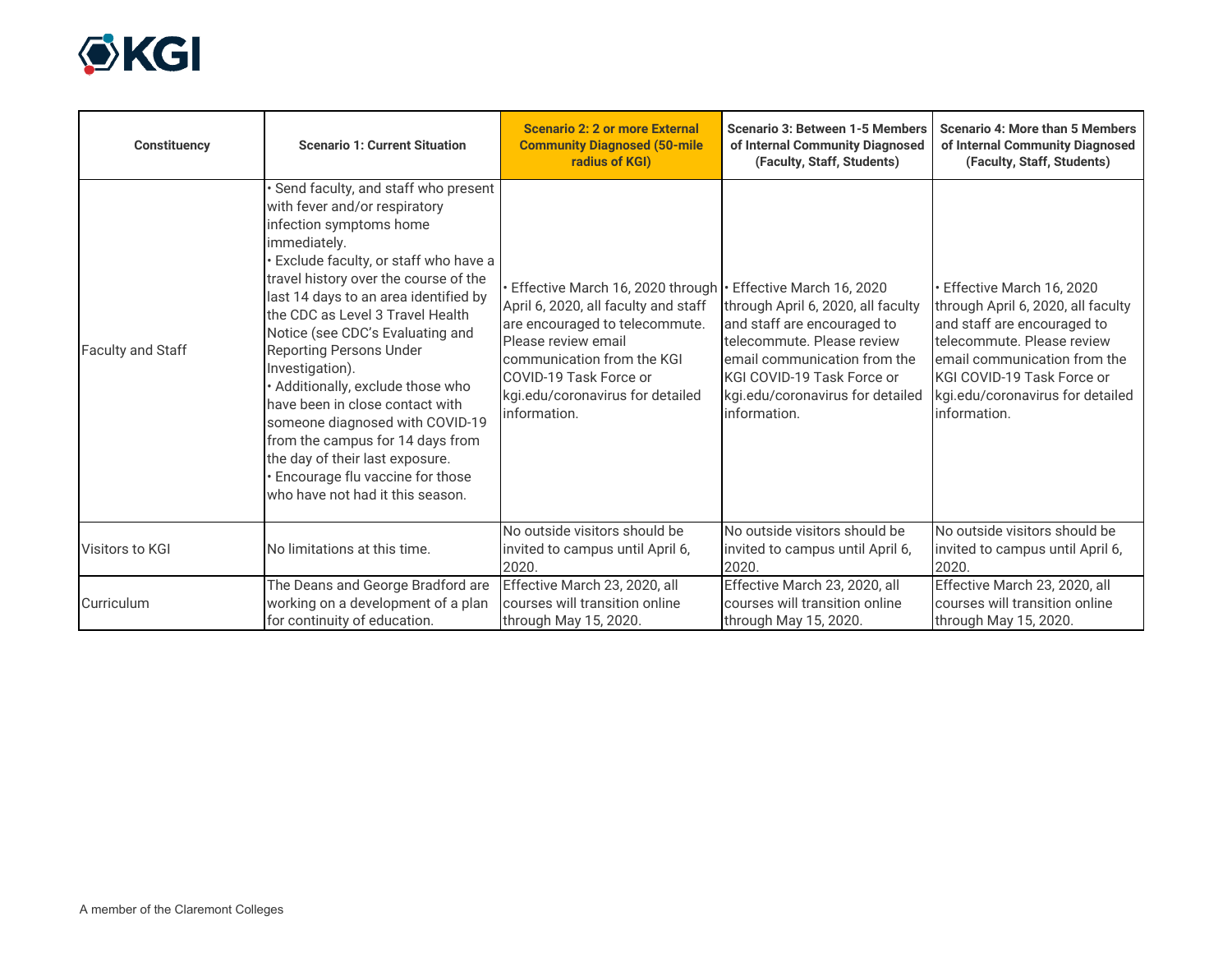

| <b>Constituency</b> | <b>Scenario 1: Current Situation</b>                                                                                                                                                                                                                                                                                                                                                                                                                                                                                                                                   | <b>Scenario 2: 2 or more External</b><br><b>Community Diagnosed (50-mile</b><br>radius of KGI)                                                                                                                                                                                                                                                                                                                                                                                                                                                                                                           | <b>Scenario 3: Between 1-5 Members</b><br>of Internal Community Diagnosed<br>(Faculty, Staff, Students)                                                   | <b>Scenario 4: More than 5 Members</b><br>of Internal Community Diagnosed<br>(Faculty, Staff, Students)                                            |
|---------------------|------------------------------------------------------------------------------------------------------------------------------------------------------------------------------------------------------------------------------------------------------------------------------------------------------------------------------------------------------------------------------------------------------------------------------------------------------------------------------------------------------------------------------------------------------------------------|----------------------------------------------------------------------------------------------------------------------------------------------------------------------------------------------------------------------------------------------------------------------------------------------------------------------------------------------------------------------------------------------------------------------------------------------------------------------------------------------------------------------------------------------------------------------------------------------------------|-----------------------------------------------------------------------------------------------------------------------------------------------------------|----------------------------------------------------------------------------------------------------------------------------------------------------|
| <b>Facilities</b>   | · In an abundance of caution, we<br>have increased our cleaning<br>protocols. Daytime crew between 7<br>a.m. - 4 p.m. are disinfecting at least<br>twice a day: doorknobs, light<br>switches, open counter areas. We<br>are using Cintas Antibacterial<br>Solution.<br>· Night crews between 5 p.m. - 1 a.m<br>are disinfecting once more open<br>areas, light switches, doorknobs.<br>• We are adding disinfecting remote<br>controls and telephone equipment to<br>the nightly tasks.                                                                                | Consult CDC guidelines to<br>determine what additional<br>cleaning protocols, if any, should<br>be deployed at the campus.                                                                                                                                                                                                                                                                                                                                                                                                                                                                               | Consult CDC guidelines to<br>determine what additional<br>cleaning protocols, if any, should any, should be deployed at the<br>be deployed at the campus. | Work with the local public health<br>department to determine what<br>additional cleaning protocols, if<br>campus prior to reopening the<br>campus. |
| Communications      | · KGI developed a COVID-19 Task<br>Force that meets weekly to discuss<br>the current situation, review the<br>science of the virus, and review<br>response measures.<br>· Additionally, Kelly Esperias<br>participates in the Coronavirus<br>response group meetings daily at 8<br>a.m. with a representative from each<br>campus.<br>· President Schuster attends a daily<br>call at 5:30 p.m. with Claremont<br>College presidents.<br>Brittany Raygoza participates in<br>monthly Emergency Management<br>Group meetings with representatives<br>from all campuses. | · KGI developed a COVID-19 Task<br>Force that meets weekly to<br>discuss the current situation,<br>review the science of the virus,<br>and review response measures.<br>· Additionally, Kelly Esperias<br>participates in the Coronavirus<br>response group meetings daily at<br>8:00 am with a representative from plans to include: outreach to<br>each campus.<br>· President Schuster attends a<br>daily call at 5:30 pm with<br>Claremont College presidents.<br>· Brittany Raygoza participates in<br>monthly Emergency Management<br>Group meetings with<br>representatives from all<br>campuses. | Continue to communicate<br>students, faculty, staff, and the<br>community.                                                                                | • Continue to communicate<br>plans to include: outreach to<br>students, faculty, staff, and the<br>community.                                      |